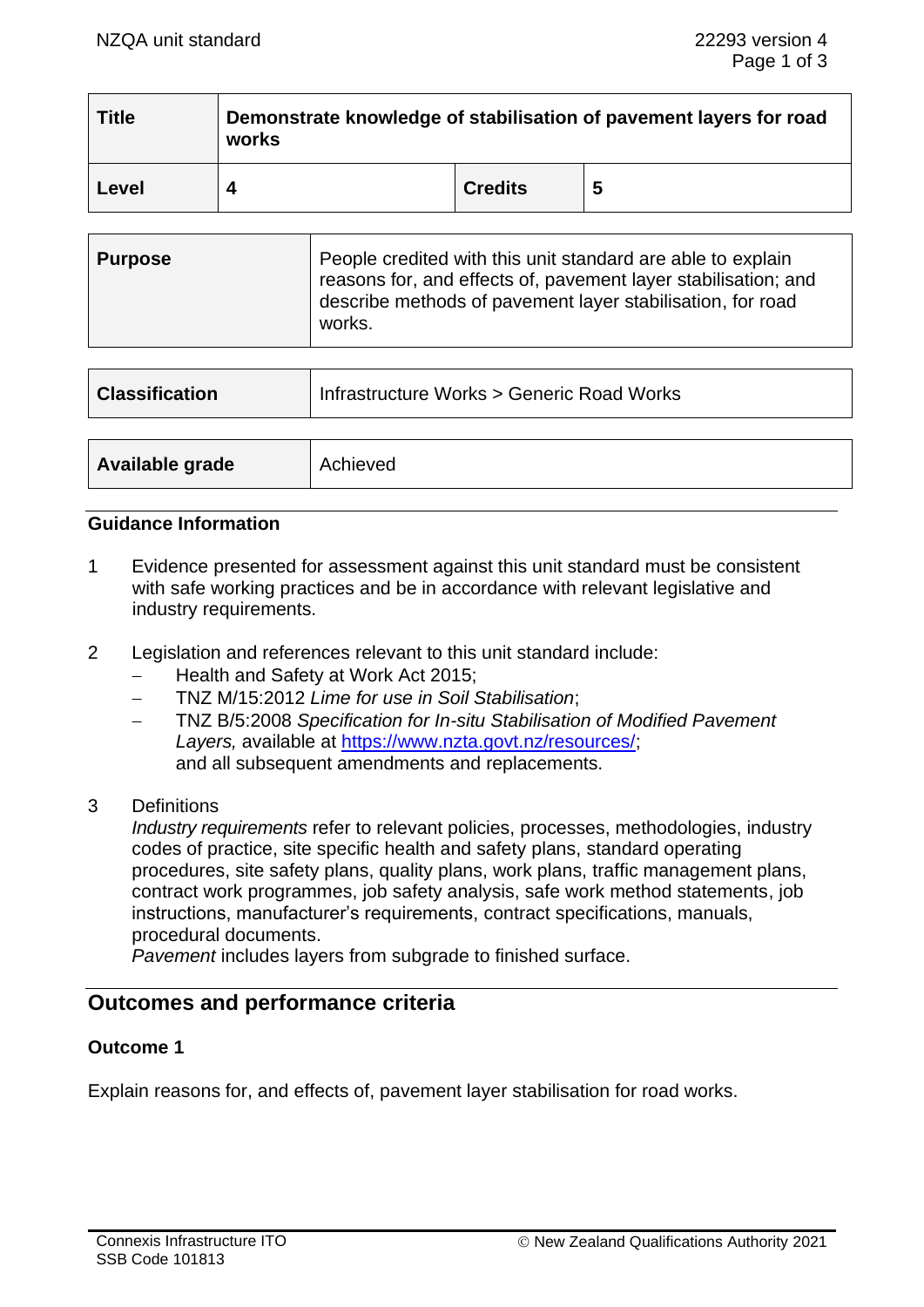# **Performance criteria**

1.1 Reasons for using stabilising materials are explained in terms of pavement layer improvement.

Range materials include – subgrade, sub-base, base course.

1.2 Reasons for choice of stabilising materials are explained in terms of soil type.

Range reasons include – moisture, plasticity, cementation.

- 1.3 Stabilising of materials is explained in terms of economic requirements.
- 1.4 Tests for the bearing capacity of soils and traffic load on pavements are explained.

Range tests may include but are not limited to  $-$  unconfined compressive test, California Bearing Ratio (CBR), soaked CBR, Clegg hammer, Benkelman beam; evidence of two tests is required.

- 1.5 Stabilising of road pavements is explained in terms of the strengthening required for each layer and the need for preconditioning.
- 1.6 Climate and temperature are explained in terms of how they impact on stabilising materials.

# **Outcome 2**

Describe methods of pavement layer stabilisation for road works.

Range methods include – cement, lime, foam bitumen, bitumen emulsion, fabric, mesh; evidence of three methods is required.

#### **Performance criteria**

- 2.1 Equipment, materials, and process for method are described.
- 2.2 Procedures for construction of joints are described.

| <b>Replacement information</b> | This unit standard replaced unit standard 17323. |
|--------------------------------|--------------------------------------------------|
|                                |                                                  |
| <b>Planned review date</b>     | 31 December 2026                                 |